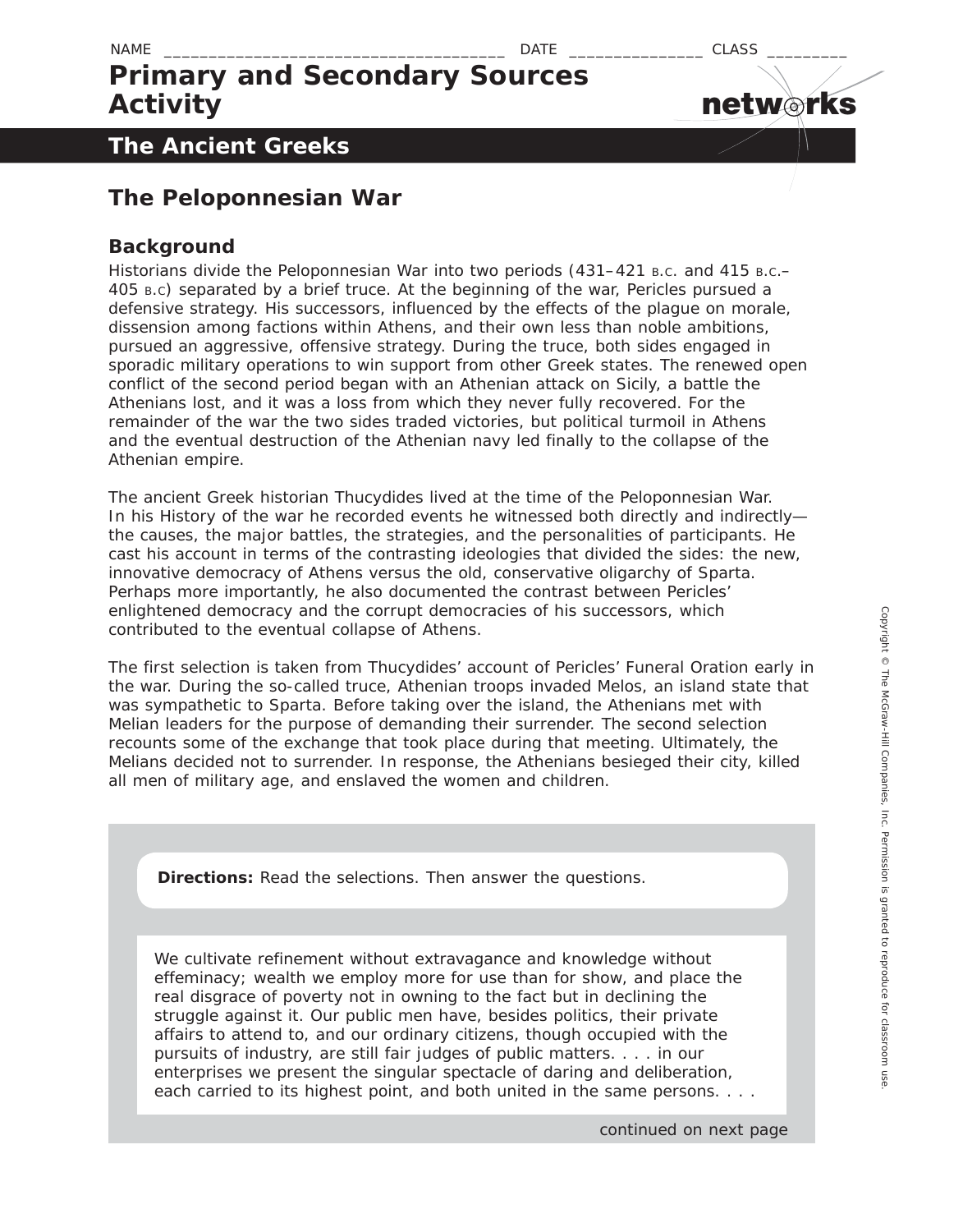### NAME \_\_\_\_\_\_\_\_\_\_\_\_\_\_\_\_\_\_\_\_\_\_\_\_\_\_\_\_\_\_\_\_\_\_\_\_\_\_ DATE \_\_\_\_\_\_\_\_\_\_\_\_\_\_\_ CLASS \_\_\_\_\_\_\_\_\_ **Primary and Secondary Sources Activity** *Cont.*

### **The Ancient Greeks**

#### *continued from previous page*

In generosity we are equally singular, acquiring our friends by conferring not by receiving favours. . . . And it is only the Athenians who, fearless of consequences, confer their benefits not from calculations of expediency, but in the confidence of liberality.

 In short, I say that as a city we are the school of Hellas [Greece]; while I doubt if the world can produce a man, who where he has only himself to depend upon, is equal to so many emergencies, and graced by so happy a versatility as the Athenian. . . . For Athens alone of her contemporaries is found when tested to be greater than her reputation, and alone gives no occasion to her assailants to blush at the antagonist by whom they have been worsted, or to her subjects to question her title by merit to rule. Rather, the admiration of the present and succeeding ages will be ours, since we have not left our power without witness, but have shown it by mighty proofs. . . . Such is the Athens for which these men, in the assertion of their resolve not to lose her, nobly fought and died; and well may every one of their survivors be ready to suffer in her cause.

> —Thucydides, from the Funeral Oration of Pericles, *History of the Peloponnesian War,* fifth century B.C.

*Athenians.* We do not look forward with dismay to the fall of our empire, if it should ever come. The danger is not from Sparta—ruling states are not harsh to the vanquished—but from our own subjects who may rise and overpower their masters. But you may leave that danger to us. We will now point out that, while we are here in the interest of our own empire, our present words are designed to save your city. We want to add you to our empire with the least trouble, and it is for the interests of us both that you should be preserved. . . .

*Melians.* It may be your interest to rule, but how can it be ours to be enslaved? *Athenians.* Because by submission you will avert the worst of fates; while we shall profit by not destroying you.

*Melians.* But will you not allow us to remain neutral and be friends instead of enemies?

*Athenians.* No, your enmity is not half so mischievous to us as your friendship; to our subjects, your hate is an argument of our power, your friendship of our weakness.

*Melians.* But are your subjects blind to the difference between neutrals and revolted allies?

*Athenians.* Why, both, in their opinion, have no lack of justification; but they think that we are afraid to touch you. Thus, besides adding to our empire, we shall gain in security. As masters of the sea, we cannot afford to let islanders, and weak ones too, escape us.

*continued on next page*

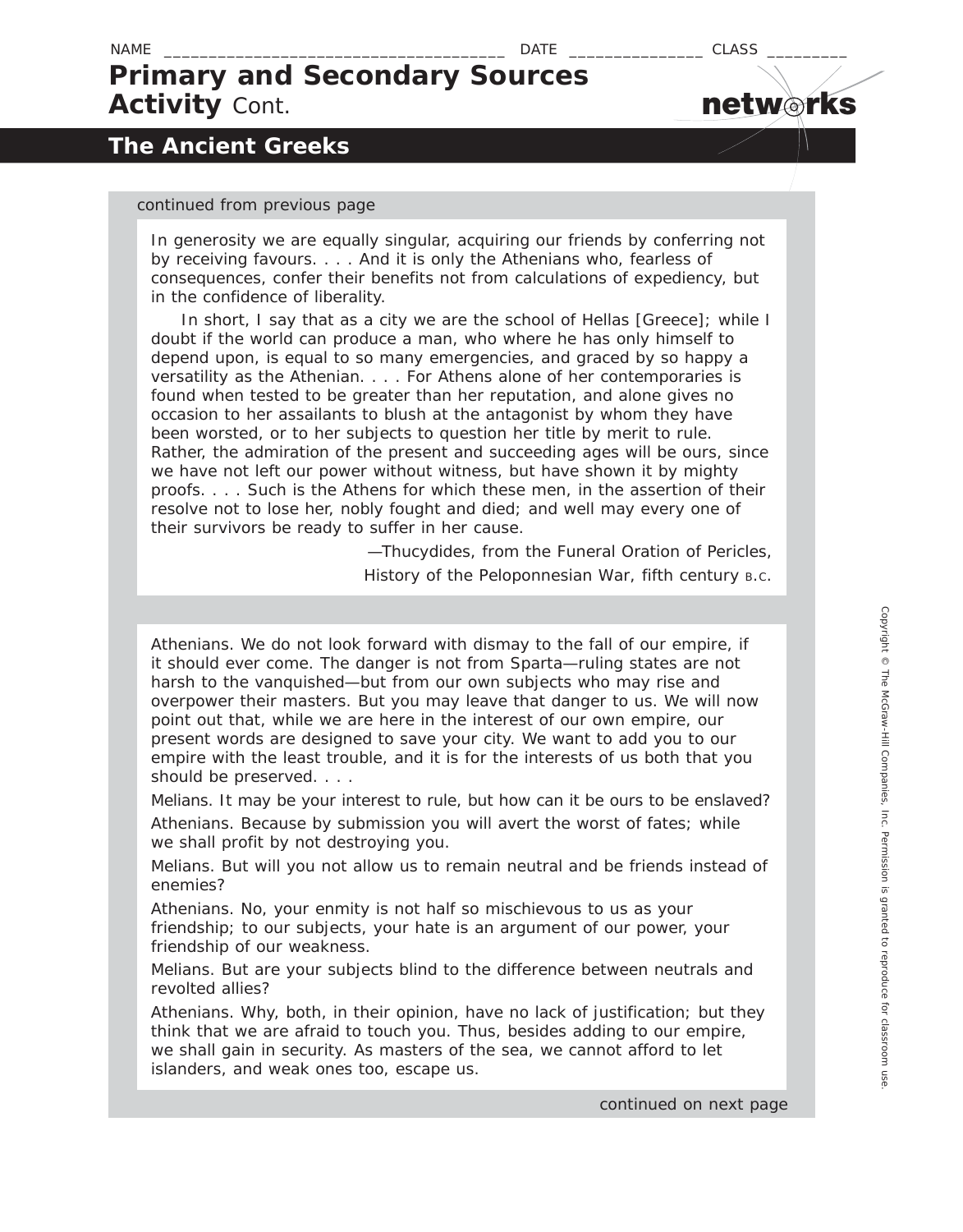**netw rks**

### NAME \_\_\_\_\_\_\_\_\_\_\_\_\_\_\_\_\_\_\_\_\_\_\_\_\_\_\_\_\_\_\_\_\_\_\_\_\_\_ DATE \_\_\_\_\_\_\_\_\_\_\_\_\_\_\_ CLASS \_\_\_\_\_\_\_\_\_ **Primary and Secondary Sources Activity** *Cont.*

**The Ancient Greeks**

### *continued from previous page*

*Melians.* But does security lie in the opposite course? For, to leave justice aside, as you direct, and speak only of expediency, will you not turn all who are now neutral into enemies?

*Athenians.* We are not afraid of the mainland peoples, who are free and can take precautions against us at their leisure, but of islanders like you, who are outside our empire, and of those who are already within it and chafing at constraint. They are the most likely in their recklessness to bring themselves and us into a danger which we foresee.

> —Thucydides, from the Melian Dialogue, *History of the Peloponnesian War,* fifth century B.C.

**1. Summarizing** Summarize the qualities that Pericles attributed to the people and government of Athens in his Funeral Oration.

\_\_\_\_\_\_\_\_\_\_\_\_\_\_\_\_\_\_\_\_\_\_\_\_\_\_\_\_\_\_\_\_\_\_\_\_\_\_\_\_\_\_\_\_\_\_\_\_\_\_\_\_\_\_\_\_\_\_\_\_\_\_\_\_\_\_\_\_\_\_ \_\_\_\_\_\_\_\_\_\_\_\_\_\_\_\_\_\_\_\_\_\_\_\_\_\_\_\_\_\_\_\_\_\_\_\_\_\_\_\_\_\_\_\_\_\_\_\_\_\_\_\_\_\_\_\_\_\_\_\_\_\_\_\_\_\_\_\_\_\_ \_\_\_\_\_\_\_\_\_\_\_\_\_\_\_\_\_\_\_\_\_\_\_\_\_\_\_\_\_\_\_\_\_\_\_\_\_\_\_\_\_\_\_\_\_\_\_\_\_\_\_\_\_\_\_\_\_\_\_\_\_\_\_\_\_\_\_\_\_\_ \_\_\_\_\_\_\_\_\_\_\_\_\_\_\_\_\_\_\_\_\_\_\_\_\_\_\_\_\_\_\_\_\_\_\_\_\_\_\_\_\_\_\_\_\_\_\_\_\_\_\_\_\_\_\_\_\_\_\_\_\_\_\_\_\_\_\_\_\_\_

\_\_\_\_\_\_\_\_\_\_\_\_\_\_\_\_\_\_\_\_\_\_\_\_\_\_\_\_\_\_\_\_\_\_\_\_\_\_\_\_\_\_\_\_\_\_\_\_\_\_\_\_\_\_\_\_\_\_\_\_\_\_\_\_\_\_\_\_\_\_ \_\_\_\_\_\_\_\_\_\_\_\_\_\_\_\_\_\_\_\_\_\_\_\_\_\_\_\_\_\_\_\_\_\_\_\_\_\_\_\_\_\_\_\_\_\_\_\_\_\_\_\_\_\_\_\_\_\_\_\_\_\_\_\_\_\_\_\_\_\_ \_\_\_\_\_\_\_\_\_\_\_\_\_\_\_\_\_\_\_\_\_\_\_\_\_\_\_\_\_\_\_\_\_\_\_\_\_\_\_\_\_\_\_\_\_\_\_\_\_\_\_\_\_\_\_\_\_\_\_\_\_\_\_\_\_\_\_\_\_\_ \_\_\_\_\_\_\_\_\_\_\_\_\_\_\_\_\_\_\_\_\_\_\_\_\_\_\_\_\_\_\_\_\_\_\_\_\_\_\_\_\_\_\_\_\_\_\_\_\_\_\_\_\_\_\_\_\_\_\_\_\_\_\_\_\_\_\_\_\_\_ \_\_\_\_\_\_\_\_\_\_\_\_\_\_\_\_\_\_\_\_\_\_\_\_\_\_\_\_\_\_\_\_\_\_\_\_\_\_\_\_\_\_\_\_\_\_\_\_\_\_\_\_\_\_\_\_\_\_\_\_\_\_\_\_\_\_\_\_\_\_

**2. Interpreting Significance** Explain the significance of his declaration "we are the school of Hellas." What was Pericles implying? How did he apply this significance to potential assailants (enemies) as well as to subjects of Athenian rule?

**3. Determining Advantages** In the Melian Dialogue, what reasons did the Athenians give for imposing themselves on the Melian people? In what ways would adding the island state of Melos to their empire have been advantageous for the Athenians, both militarily and commercially?

\_\_\_\_\_\_\_\_\_\_\_\_\_\_\_\_\_\_\_\_\_\_\_\_\_\_\_\_\_\_\_\_\_\_\_\_\_\_\_\_\_\_\_\_\_\_\_\_\_\_\_\_\_\_\_\_\_\_\_\_\_\_\_\_\_\_\_\_\_\_ \_\_\_\_\_\_\_\_\_\_\_\_\_\_\_\_\_\_\_\_\_\_\_\_\_\_\_\_\_\_\_\_\_\_\_\_\_\_\_\_\_\_\_\_\_\_\_\_\_\_\_\_\_\_\_\_\_\_\_\_\_\_\_\_\_\_\_\_\_\_ \_\_\_\_\_\_\_\_\_\_\_\_\_\_\_\_\_\_\_\_\_\_\_\_\_\_\_\_\_\_\_\_\_\_\_\_\_\_\_\_\_\_\_\_\_\_\_\_\_\_\_\_\_\_\_\_\_\_\_\_\_\_\_\_\_\_\_\_\_\_ \_\_\_\_\_\_\_\_\_\_\_\_\_\_\_\_\_\_\_\_\_\_\_\_\_\_\_\_\_\_\_\_\_\_\_\_\_\_\_\_\_\_\_\_\_\_\_\_\_\_\_\_\_\_\_\_\_\_\_\_\_\_\_\_\_\_\_\_\_\_